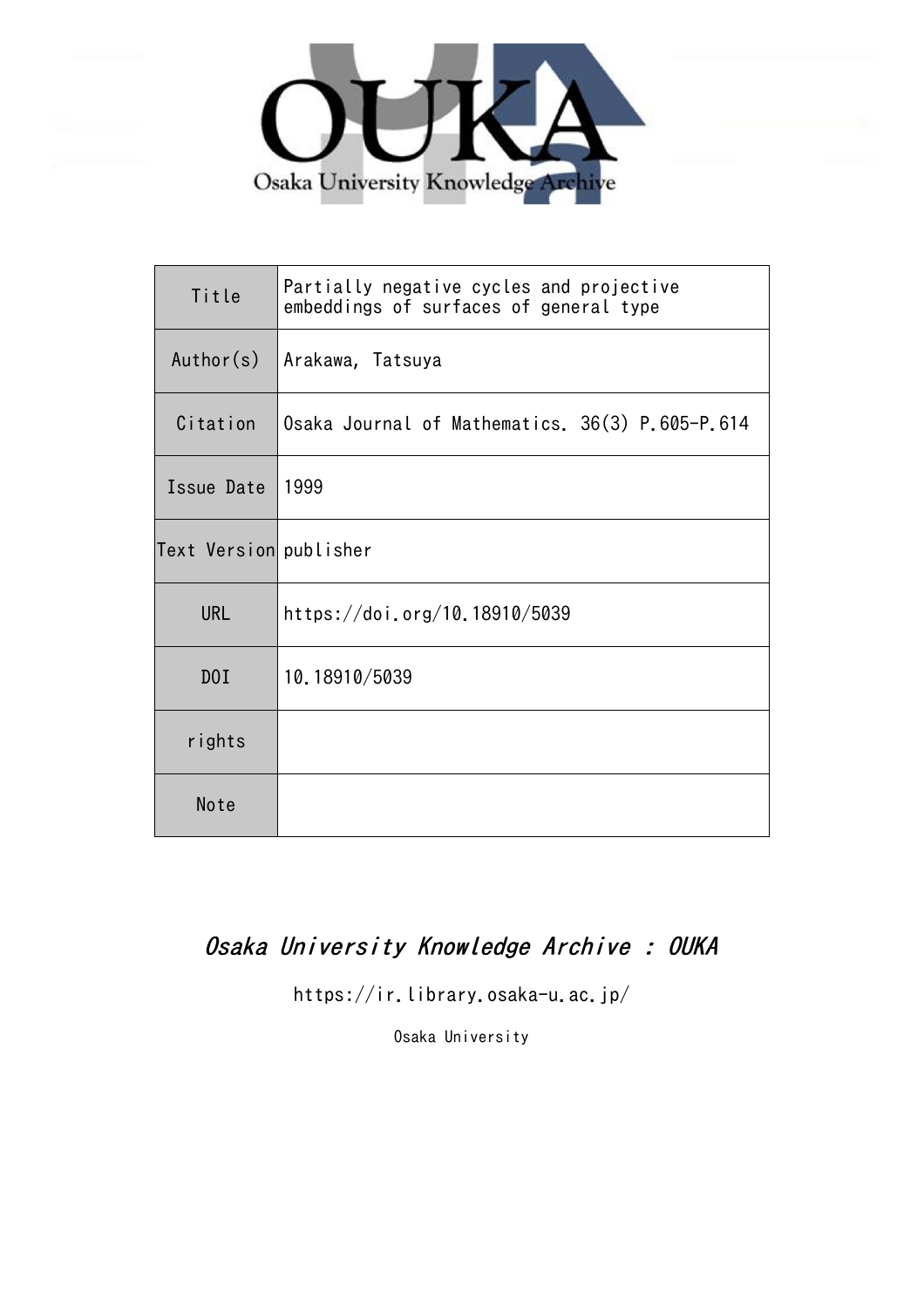## **PARTIALLY NEGATIVE CYCLES AND PROJECTIVE EMBEDDINGS OF SURFACES OF GENERAL TYPE**

#### TATSUYA ARAKAWA

(Received October 14, 1997)

#### **1. Introduction**

Let *S* denote a nonsingular minimal complex algebraic surface of general type and  $\Gamma_1, \Gamma_2, \ldots, \Gamma_n$  the  $(-2)$ -curves on *S*. Then it is well known that for  $m \ge$ 5, the pluricanonical system  $|mK_S|$  defines a holomorphic map  $S \to \mathbf{P}^N$ , which is embedding exept  $\Gamma_i$ 's (cf. [1] and [2] or [3] ). On the other hand, Yang [4] defined the minimally negative cycle  $W$  on  $S$  and showed that for sufficiently large  $m$ , the linear system  $|mK_S - W|$  gives a projective embedding of S which is everywhere injective.

In the present paper we will construct some projective embeddings of *S* which take, in some sense, *middle positions* between the above two.

The author would like to express his thanks to Professors Sampei Usui and Kazuhiro Konno for their advises and encouragements. He also thanks to Mr. Yoshiaki Fukuma and the referee for pointing out many mistakes in the earlier version.

#### **2. Minimally negative cycle and partially negative cycles**

In the following arguments, we always assume that S has some  $(-2)$ -curves  $\Gamma_i$ . In [4], Yang introduced the notion of the *minimally negative cycle* on *S* as follows:

DEFINITION 1 (cf. [4, Definition 1.1]). A cycle  $D = r_1 \Gamma_1 + r_2 \Gamma_2 + \cdots + r_n \Gamma_n$ is said to be *negative* if  $\Gamma_j D < 0$  ( $1 \leq j \leq n$ ). A negative cycle W is called the *minimally negative cycle* if, for every negative cycle  $D, W \leq D$ .

The existance and uniquness of the minimally negative cycle on a surface are shown by the same way as for the foundamental cycle. Moreover we have:

**Lemma 1.** (cf. [4, Corollary 1.5]) *Let W be the minimally negative cycle. Then we have*  $\Gamma_j W = -1$  *or*  $-2$   $(1 \le j \le n)$ .

Now we will generalize the above definition.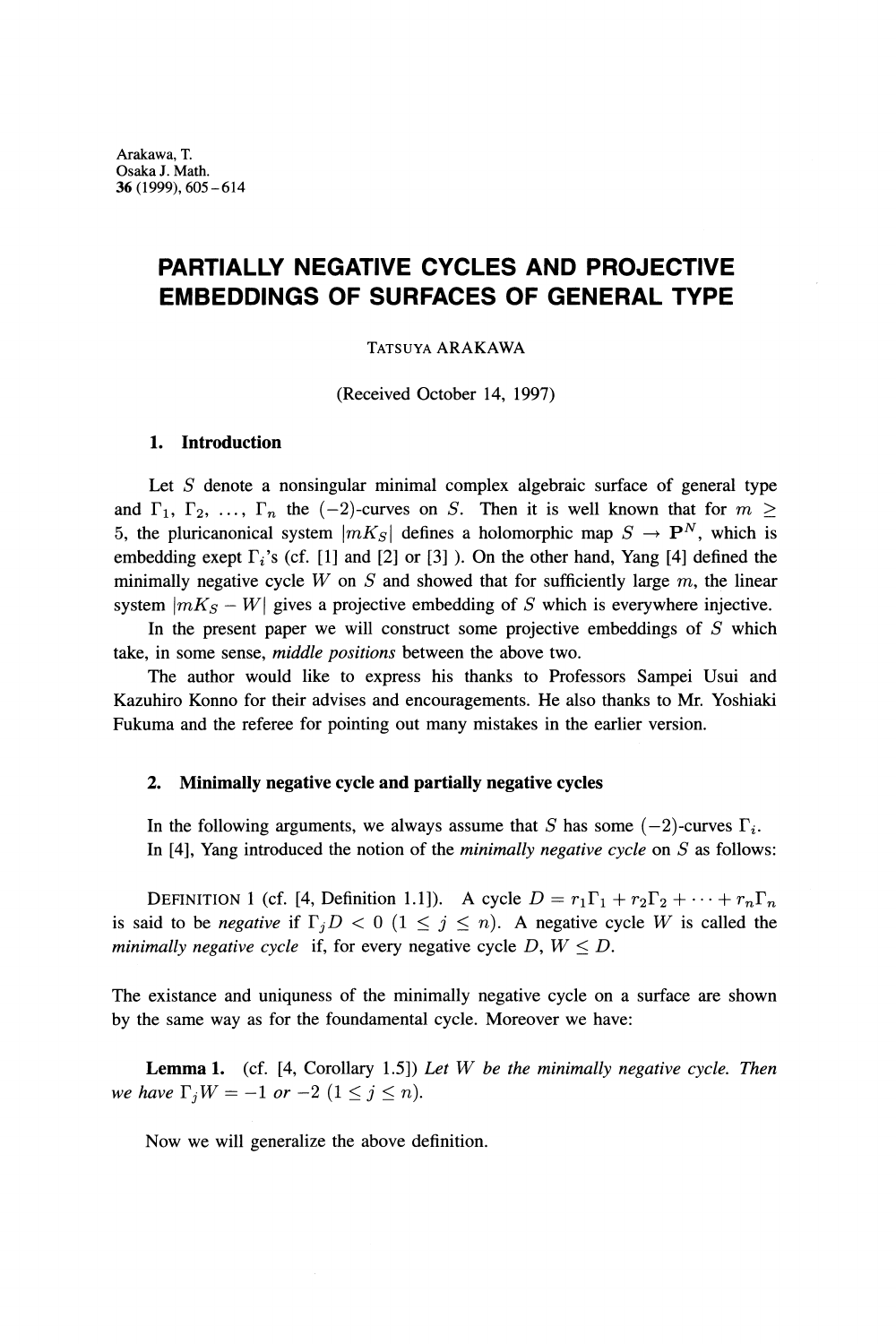#### 606 T. ARAKAWA

DEFINITION 2. Let  $i_1, i_2, \ldots, i_l$  denote any numbers which are mutually distinct. A cycle  $X = X_{i_1, i_2, ..., i_l} = s_1 \Gamma_1 + s_2 \Gamma_2 + \cdots + s_n \Gamma_n$  is called *partially negative cycle* for the suffixes  $(i_1, i_2, ..., i_l)$  if  $\Gamma_{i_j}X = 0$  for every *j* and  $\Gamma_iX < 0$  for every  $i \neq i_1, i_2, \ldots, i_l.$ 

Note that a negative or partially negative cycle is always effective.

**Lemma 2.** For any suffixes  $(i_1, i_2, \ldots, i_l)$ , there exists a partially negative cycle *for them.*

Proof. We may assume  $(i_1, i_2, ..., i_l) = (1, 2, ..., l)$   $(1 \leq l \leq n)$ . Let  $(a_{l+1}, a_{l+2}, \ldots, a_n)$  be negative rational numbers (e.g.  $(-1, -1, \ldots, -1)$ ) and set

$$
(\tilde{s}_1, \tilde{s}_2, \ldots, \tilde{s}_n) = (0, \ldots, 0, a_{l+1}, \ldots, a_n)M^{-1}
$$

where M is the intersection matrix of the  $(-2)$ -curves  $\Gamma_1, \ldots, \Gamma_n$  (cf. Appendix).

Now let m be a positive integer such that  $s_j = m\tilde{s}_j$  is also a nonnegative interger  $(1 \leq j \leq n)$ . Then we get a cycle  $X = s_1 \Gamma_1 + \cdots + s_n \Gamma_n$  such that  $\Gamma_j X = 0$   $(1 \leq$  $j \leq l$  and  $\Gamma_j X < 0$  ( $l + 1 \leq j \leq n$ ).

Since the minimally negative cycles are given in [4, p. 174], we get the following alternative construction:

Let  $W$  be a negative cycle on  $S$  (e.g. the minimally negative cycle). For  $l$ -variables  $x_1, x_2, \cdots, x_l$ , we set

$$
\bar{X}(x_1, \ x_2, \ \ldots, \ x_l) := W - x_1 \Gamma_{i_1} - x_2 \Gamma_{i_2} - \ldots - x_l \Gamma_{i_l}.
$$

Let us consider the following linear equations on  $(x_1, x_2, \ldots, x_l)$ :

(1) 
$$
\Gamma_{i_j} \tilde{X}(x_1, x_2, \ldots, x_l) = 0 \quad (1 \leq j \leq l).
$$

Then, since all the components of the inverse matrix of the intersection matrix of  $\Gamma_{i_1}$ ,  $\Gamma_{i_2}, \ldots, \Gamma_{i_l}$  are nonpositive (see Appendix) and moreover  $\Gamma_{i_j} W < 0$  for all j, we get that (1) has a root

$$
(x_1, x_2, \ldots, x_l) = (c_1, c_2, \ldots, c_l)
$$

where all the  $c_i$ 's are nonnegative rational numbers. Now let m be a positive integer such that all the  $mc_j$ 's are also (nonnegative) integers, and we define X as  $mX(c_1, c_2, \ldots, c_l)$ . Then it is easy to see that  $X = X_{i_1, i_2, \ldots, i_l}$  is one of the partially negative cycles which we want.

For readers' convenience, we will give a concrete description for small /.Let *W* be the minimally negative cycle on *S:*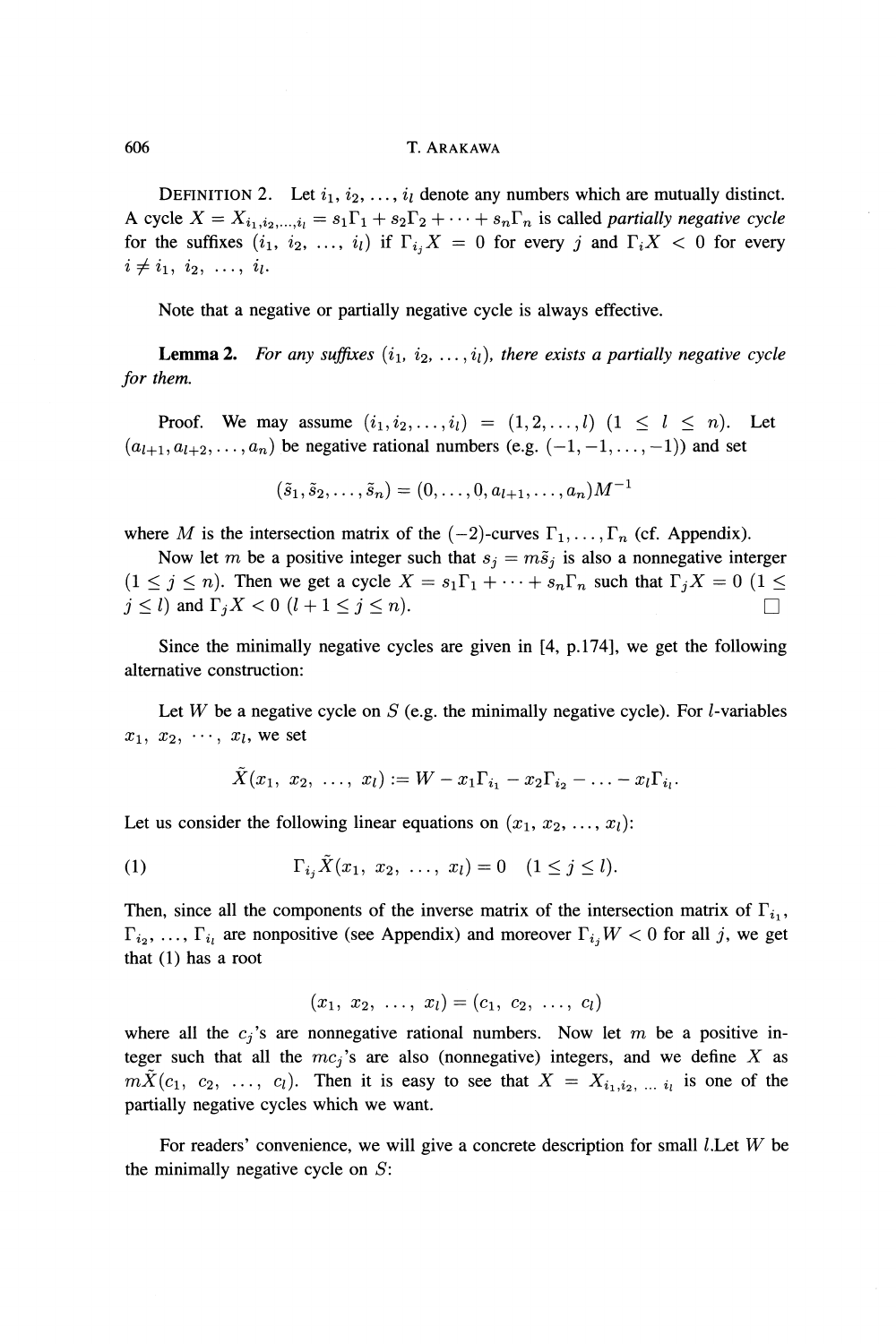EXAMPLE 2.1  $(l = 1)$ . By Lemma 1, we have  $\Gamma_1 W = -1$  or  $-2$ . So we can define  $X = X_1$  by

$$
X_1=\left\{\begin{array}{ccc}2W-\Gamma_1&if&\Gamma_1W=-1\\W-\Gamma_1&if&\Gamma_1W=-2\end{array}\right.
$$

EXAMPLE 2.2 ( $l = 2$ ). We may assume  $\Gamma_1 W \geq \Gamma_2 W$ , that is,  $(\Gamma_1 W, \Gamma_2 W) =$  $(-1, -1)$ ,  $(-1, -2)$  or  $(-2, -2)$ . Then we can define  $X = X_{1,2}$  as follows:

(I) The case of  $\Gamma_1 \Gamma_2 = 0$ .

$$
X_{1,2} = \begin{cases} 2W - \Gamma_1 - \Gamma_2 & if \ (\Gamma_1 W, \ \Gamma_2 W) = (-1, -1) \\ 2W - \Gamma_1 - 2\Gamma_2 & if \ (\Gamma_1 W, \ \Gamma_2 W) = (-1, -2) \\ W - \Gamma_1 - \Gamma_2 & if \ (\Gamma_1 W, \ \Gamma_2 W) = (-2, -2) \end{cases}
$$

(II) The case of  $\Gamma_1 \Gamma_2 = 1$ .

$$
X_{1,2} = \begin{cases} W - \Gamma_1 - \Gamma_2 & if \ (\Gamma_1 W, \ \Gamma_2 W) = (-1, -1) \\ 3W - 4\Gamma_1 - 5\Gamma_2 & if \ (\Gamma_1 W, \ \Gamma_2 W) = (-1, -2) \\ W - 2\Gamma_1 - 2\Gamma_2 & if \ (\Gamma_1 W, \ \Gamma_2 W) = (-2, -2) \end{cases}
$$

#### **3. Projective embeddings of** *S*

Let  $X = X_{i_1, i_2, ..., i_l}$  denote a partially negative cycle for suffixes  $(i_1, i_2, ..., i_l)$ on  $S$ .

**Theorem 1.** For a sufficiently large n, the divisor  $nK_S - X$  defines a holomor*phic map*  $S \to \mathbf{P}^N$  which is an embeding except the indicated  $(-2)$ curves  $\Gamma_{i_1}$ ,  $\Gamma_{i_2}$ ,  $\ldots, \Gamma_{i_l}.$ 

REMARK 3.1. The meaning of *sufficiently large* is that there exists a number  $n_0 = n_0(K_S^2, X^2)$  such that the theorem holds for every n larger than  $n_0$ 

REMARK 3.2. The following proof is almost parallel to that of [4, Theorem 2.2] except the last paragraph.

Let us recall a theorem of Reider (cf. [3, THEOREM 1]):

**Reider's Theorem** *Let S be a smooth complex algebraic surface and let L be a nef divisor on S.*

(i) If  $L^2 \geq 5$  and p is a base point of  $|K_S + L|$ , then there exists an effective *divisor E on S passing through p such that*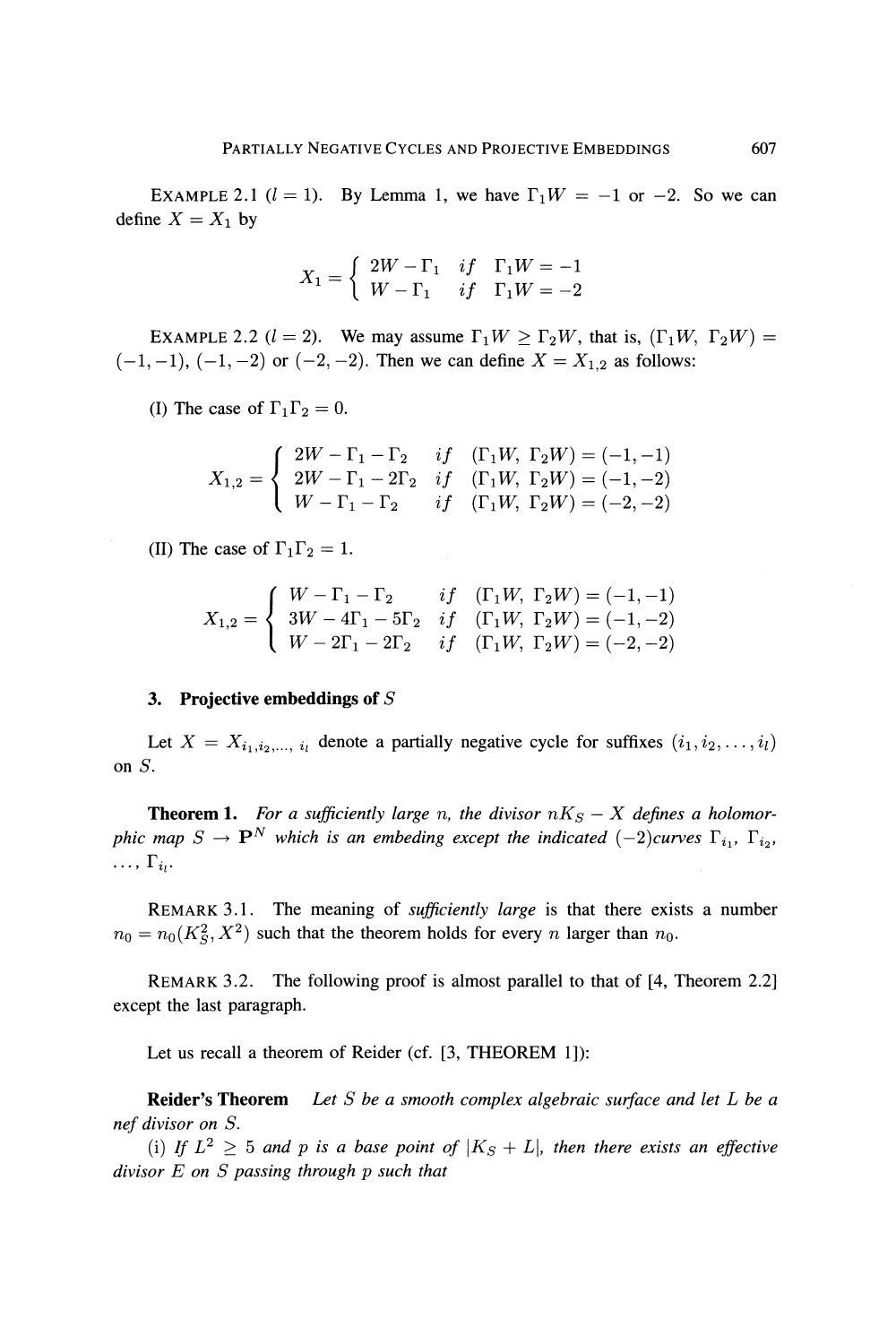$\emph{either}\ \ L E=0, E^{2}=-1$ or  $LE = 1, E^2 = 0.$ 

(ii) If  $L^2 \geq 10$  and points p, q, are not separated by  $|K_S + L|$ , then there exists *an effective divisor E on S passing through p and q such that*

 $\epsilon$ *ither*  $LE = 0$  *and*  $E^2 = -1$  *or*  $-2$  $or$   $LE = 1$  and  $E^2 = -1$  or 0 *or*  $LE = 2$  and  $E^2 = 0$ .

Proof of Theorem 1. Let us begin with an inequality to estimate intersection numbers of *X* and other divisors. Let *E* denote an irreducible curve on *S.* Then,  $S = (K_S^2)E - (K_S E)K_S$  satisfies  $DK_S(=XK_S) = 0$ , we have  $(X^2)(D^2) (XD)^2 \geq 0$ , which implies the following:

(2) 
$$
(XE)^2 \le X^2 \left( E^2 - \frac{(K_S E)^2}{K^2} \right)
$$

Now let L denote the divisor  $(n-1)K_S - X$ . Then we have  $L^2 \ge 10$  if

$$
(n-1)^2 \geq \frac{-X^2 + 10}{K_S^2}.
$$

Hence, to apply the Reider's theorem, we need to verify that *L* is nef if *n* is sufficiently large.

Let E denote an irreducible curve on S as before. If  $K_S E = 0$ , then we have  $XE \leq 0$  and hence  $LE \geq 0$  for any *n*. So we assume  $K_S E > 0$  and will show that  $(n-1)^2(K_S E)^2 - (XE)^2 > 0$  (for large *n*). Since  $K_S E > 0$ , we have  $3(K_S E)^2 +$  $E^2 \ge (K_S E)^2 + E^2 + 2 \ge K_S E + E^2 + 2 \ge 0$  and therefore, by (2),

$$
(n-1)^2(K_S E)^2 - (XE)^2 \ge (n-1)^2(K_S E)^2 - X^2 \left(E^2 - \frac{(K_S E)^2}{K_S^2}\right)
$$
  

$$
= \left((n-1)^2 + \frac{X^2}{K_S^2}\right)(K_S E)^2 - X^2 E^2
$$
  

$$
= \left((n-1)^2 + \frac{X^2}{K_S^2} + 3X^2\right)(K_S E)^2
$$
  

$$
-X^2(3(K_S E)^2 + E^2) \ge 0
$$

for any *n* such that

$$
(n-1)^2 + \frac{X^2}{K_S^2} + 3X^2 \ge 0.
$$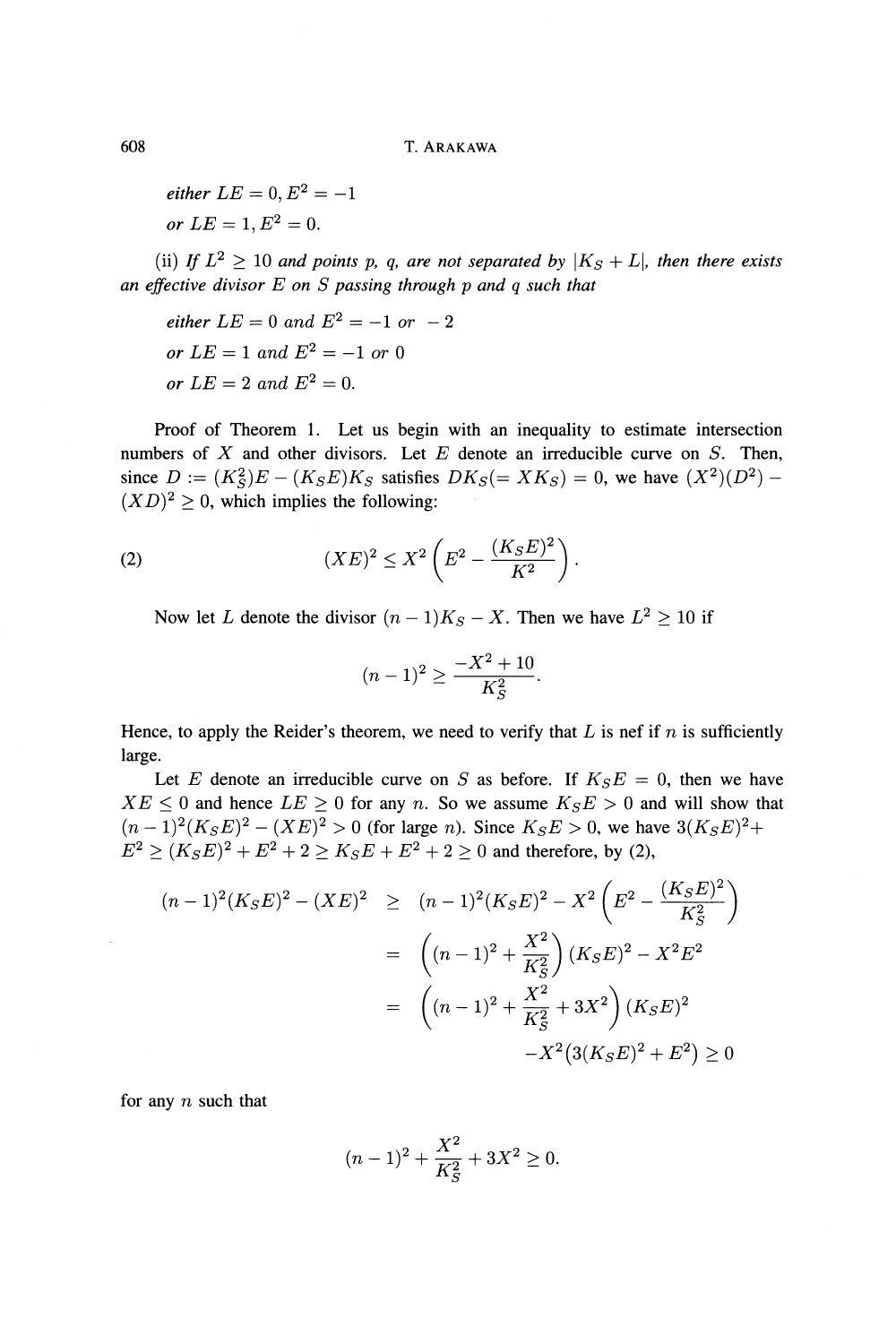Now suppose there exist points *p, q* on *S* which are not separated by the linear system  $|nK_S - X|$ . Then by Reider's theorem (ii), there exists a divisor  $E > 0$  on S such that  $(LE, E^2) = (0, -1), (0, -2), (1, 0), (1, -1)$  or  $(2, 0)$ .

(I)  $(LE, E^2) \neq (0, -2)$ . If  $K_S E = 0$ , then  $E^2$  is even and negative, which contradict the above. Hence we have  $K_S E > 0$  and therefore

$$
(XE)^{2} \leq X^{2} \left( E^{2} - \frac{(K_{S}E)^{2}}{K_{S}^{2}} \right) \leq X^{2} (E^{2} - \frac{1}{K^{2}}) (K_{S}E)^{2}.
$$

Consequently we get that

$$
LE = (n-1)K_S E - XE
$$
  
\n
$$
\geq \left( (n-1) - \sqrt{X^2(E^2 - \frac{1}{K_S^2})} \right) K_S E
$$

with  $E^2 = 0$ ,  $-1$ . Therefore, for large *n*, we have  $LE > 2$ , a contradiction.

(II)  $(LE, E^2) = (0, -2)$ . If  $K_S E > 0$ , then we get that  $LE > 0$  for large *n* by the same way as in (I). Hence we have  $K_S E = 0$ , and hence  $X E = 0$ . Therefore *E* is nothing but a finite sum of the indicated  $(-2)$ -curves  $\Gamma_{i_1}, \Gamma_{i_2}, \ldots, \Gamma_{i_l}$ .

### Appendix

Though it may be well known, we will write down the inverse matrices of the intersec tion matrices of some of  $(-2)$ -curves on *S*. For simplicity, we consider only the cases that the  $(-2)$ -curves form a connected subset of *S*. We denote the  $(i, j)$  component of the intersection matrix (resp. the inverse matrix of it) for each types by  $(A_n)_{i,j}$  etc. (resp.  $(A_n^{-1})_{i,j}$  etc.). All the statements in this appendix are easily verified.

**1.**  $A_n$  (See Figure 1.)





The intersection matrix is as follows: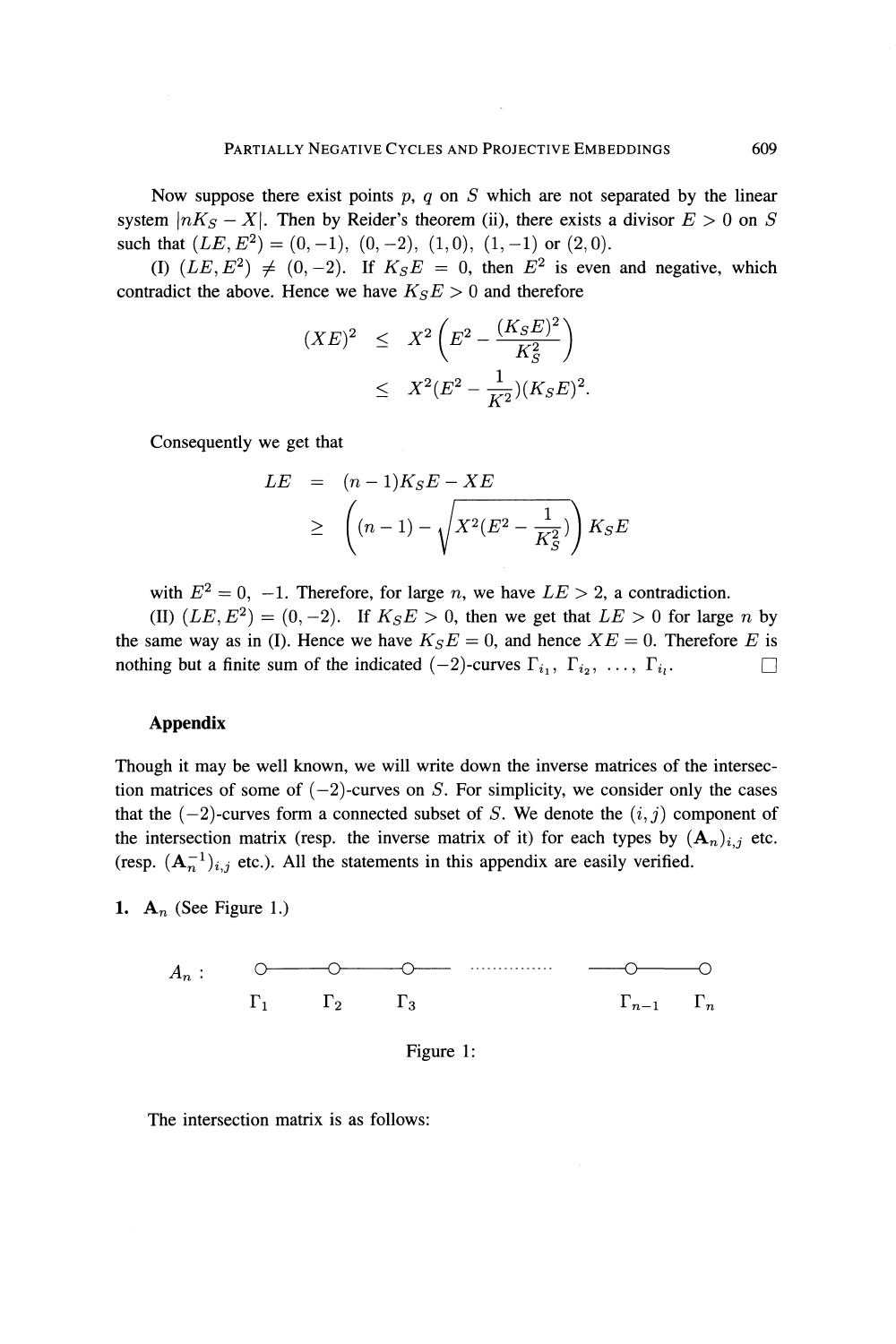(i) *i =* 1

$$
(\mathbf{A}_n)_{1,j} = \begin{cases} -2 & j = 1\\ 1 & j = 2\\ 0 & 3 \le j \le n \end{cases}
$$

(ii)  $2 \le i \le n-1$ 

$$
(\mathbf{A}_n)_{i,j} = \begin{cases} 0 & 1 \le j \le i-2 \\ 1 & j = i-1 \\ -2 & j = i \\ 1 & j = i+1 \\ 0 & i+2 \le j \le n \end{cases}
$$

(iii)  $i = n$ 

 $\overline{\phantom{a}}$ 

$$
(\mathbf{A}_n)_{n,j} = \begin{cases} 0 & 1 \le j \le n-2 \\ 1 & j = n-1 \\ -2 & j = n \end{cases}
$$

Its inverse is given as follows:

$$
(\mathbf{A}_n^{-1})_{i,j} = \begin{cases} -\frac{i(n-j+1)}{n+1} & 1 \le i \le j \\ -\frac{j(n-i+1)}{n+1} & j \le i \le n \end{cases}
$$

**2.**  $\mathbf{D}_n$  (See Figure 2.)



Figure 2:

The intersection matrix is as follows:

(i) *i =* 1

$$
(\mathbf{D}_n)_{1,j} = \begin{cases} -2 & j = 1\\ 1 & j = 2\\ 0 & 3 \le j \le n \end{cases}
$$

610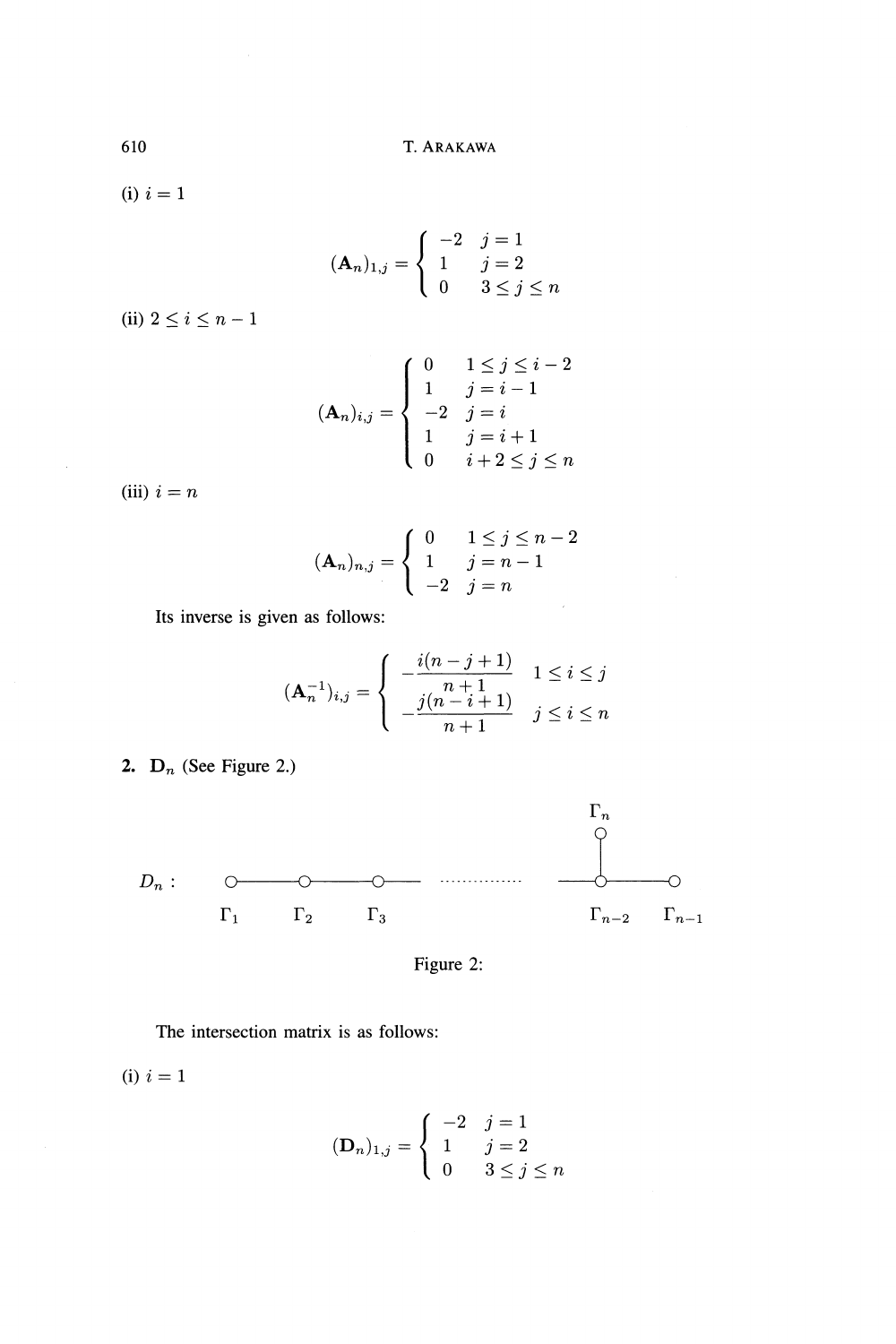(ii) 
$$
2 \leq i \leq n-3
$$

$$
(\mathbf{D}_n)_{i,j} = \begin{cases} 0 & 1 \le j \le i-2 \\ 1 & j = i-1 \\ -2 & j = i \\ 1 & j = i+1 \\ 0 & i+2 \le j \le n \end{cases}
$$

(iii)  $i = n - 2$ 

$$
(\mathbf{D}_n)_{n-2,j} = \begin{cases} 0 & 1 \le j \le n-4 \\ 1 & j = n-3 \\ -2 & j = n-2 \\ 1 & j = n-1, n \end{cases}
$$

(iv)  $i = n - 1$ 

$$
(\mathbf{D}_n)_{n-1,j} = \begin{cases} 0 & 1 \le j \le n-3 \\ 1 & j = n-2 \\ -2 & j = n-1 \\ 0 & j = n \end{cases}
$$

(v)  $i = n$ 

$$
(\mathbf{D}_n)_{n,j} = \begin{cases} 0 & 1 \le j \le n-3 \\ 1 & j = n-2 \\ 0 & j = n-1 \\ -2 & j = n \end{cases}
$$

Its inverse is given as follows:

(i)  $1 \le j \le n-2$ 

$$
(\mathbf{D}_n^{-1})_{i,j} = \begin{cases} -i & 1 \le i \le j \\ -j & j \le i \le n-2 \\ -\frac{j}{2} & j = n-1, n \end{cases}
$$

(ii)  $j = n - 1$ 

$$
(\mathbf{D}_n^{-1})_{i,n-1} = \begin{cases} -\frac{i}{2} & 1 \le i \le n-2 \\ -\frac{2}{4} & i = n-1 \\ -\frac{n-2}{4} & i = n \end{cases}
$$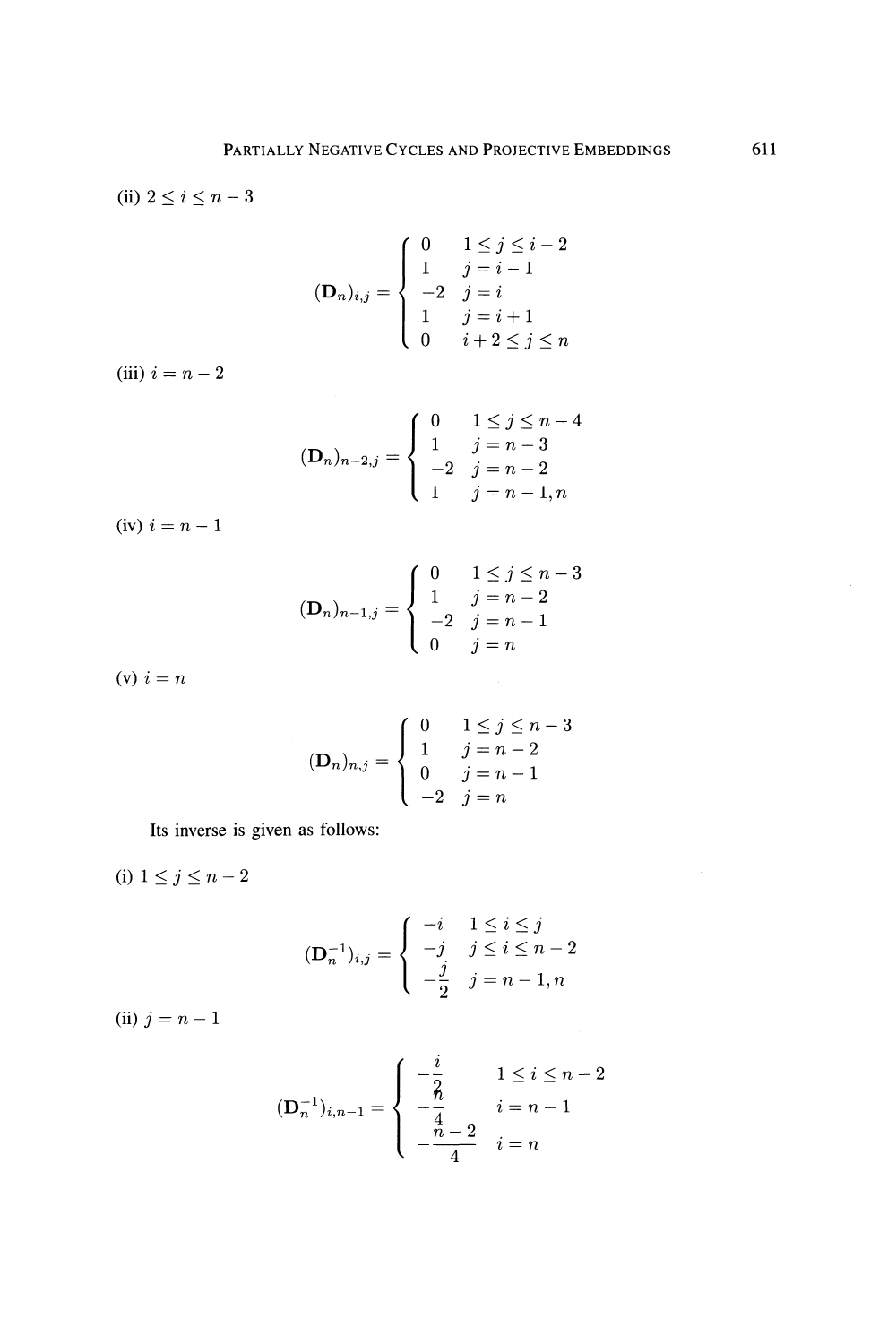$(iii)$   $j = n$ 

$$
(\mathbf{D}_n^{-1})_{i,n} = \begin{cases} -\frac{i}{2} & 1 \le i \le n-2 \\ -\frac{n-2}{4} & i = n-1 \\ -\frac{n}{4} & i = n \end{cases}
$$

**3.**  $\mathbf{E}_6$ ,  $\mathbf{E}_7$  and  $\mathbf{E}_8$  (See Figure 3, 4 and 5.)











Figure 5:

We have the following;

J.

612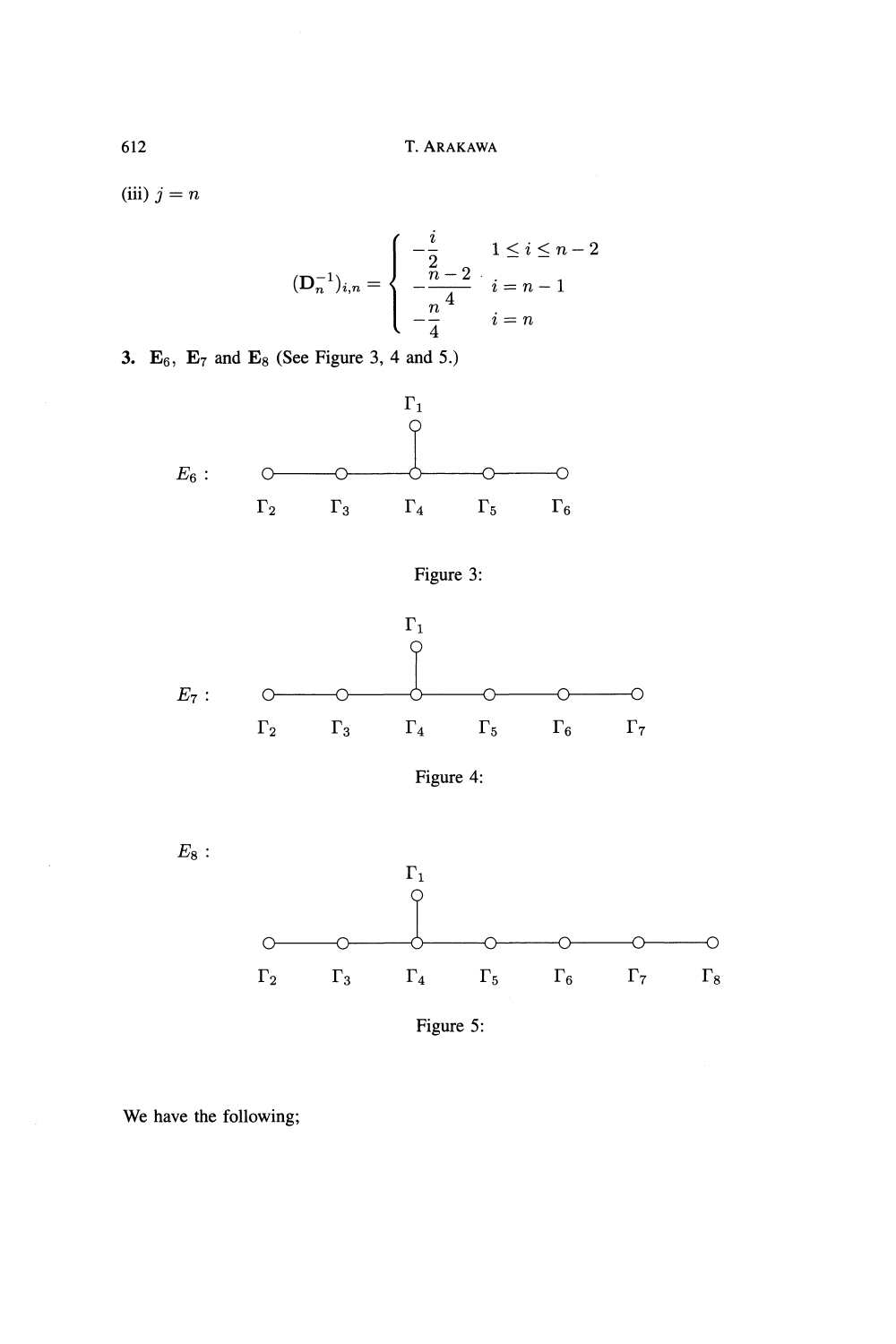${\bf E}_6$ :

$$
\begin{pmatrix}\n-2 & 0 & 0 & 1 & 0 & 0 \\
0 & -2 & 1 & 0 & 0 & 0 \\
0 & 1 & -2 & 1 & 0 & 0 \\
1 & 0 & 1 & -2 & 1 & 0 \\
0 & 0 & 0 & 1 & -2 & 1 \\
0 & 0 & 0 & 0 & 1 & -2\n\end{pmatrix}^{-1} = -\frac{1}{3} \begin{pmatrix}\n6 & 3 & 6 & 9 & 6 & 3 \\
3 & 4 & 5 & 6 & 4 & 2 \\
6 & 5 & 10 & 12 & 8 & 4 \\
9 & 6 & 12 & 18 & 12 & 6 \\
6 & 4 & 8 & 12 & 10 & 5 \\
3 & 2 & 4 & 6 & 5 & 4\n\end{pmatrix}
$$

 ${\bf E_7}$ 

$$
\begin{pmatrix}\n-2 & 0 & 0 & 1 & 0 & 0 & 0 \\
0 & -2 & 1 & 0 & 0 & 0 & 0 \\
0 & 1 & -2 & 1 & 0 & 0 & 0 \\
1 & 0 & 1 & -2 & 1 & 0 & 0 \\
0 & 0 & 0 & 1 & -2 & 1 & 0 \\
0 & 0 & 0 & 0 & 1 & -2 & 1 \\
0 & 0 & 0 & 0 & 0 & 1 & -2\n\end{pmatrix}
$$
\n
$$
= -\frac{1}{2} \begin{pmatrix}\n7 & 4 & 8 & 12 & 9 & 6 & 3 \\
4 & 4 & 6 & 8 & 6 & 4 & 2 \\
8 & 6 & 12 & 16 & 12 & 8 & 4 \\
12 & 8 & 16 & 24 & 18 & 12 & 6 \\
9 & 6 & 12 & 18 & 15 & 10 & 5 \\
9 & 6 & 12 & 18 & 15 & 10 & 5 \\
6 & 4 & 8 & 12 & 10 & 8 & 4 \\
3 & 2 & 4 & 6 & 5 & 4 & 3\n\end{pmatrix}
$$

 ${\bf E_8}$ 

| $^{-2}$  | $\overline{0}$ | $\bf{0}$     | $\overline{1}$ | $\mathbf{0}$ | $0^-$        | $0^-$        |              |  |
|----------|----------------|--------------|----------------|--------------|--------------|--------------|--------------|--|
|          | $0 \quad -2$   | 1            | $\bf{0}$       | 0            | 0            | 0            | 0.           |  |
| $0^-$    | $\mathbf{1}$   | $-2$         | $\mathbf{1}$   | $\theta$     | 0            |              | 0            |  |
| 1        | 0.             |              | $1 -2$         | $\mathbf{1}$ | $\bf{0}$     | $\theta$     |              |  |
| $\Omega$ | 0              | $\mathbf{0}$ |                | $1 -2$       | $\mathbf{1}$ | $\bf{0}$     |              |  |
| 0        | 0              | 0            | 0              |              | $1 \quad -2$ | $\mathbf{1}$ |              |  |
| 0        | 0              | 0            | 0              | $\mathbf{0}$ | $\mathbf{1}$ | $-2$         | $\mathbf{1}$ |  |
|          |                | 0            | 0              | 0            | $\mathbf{0}$ | $\mathbf{1}$ | $-2$         |  |